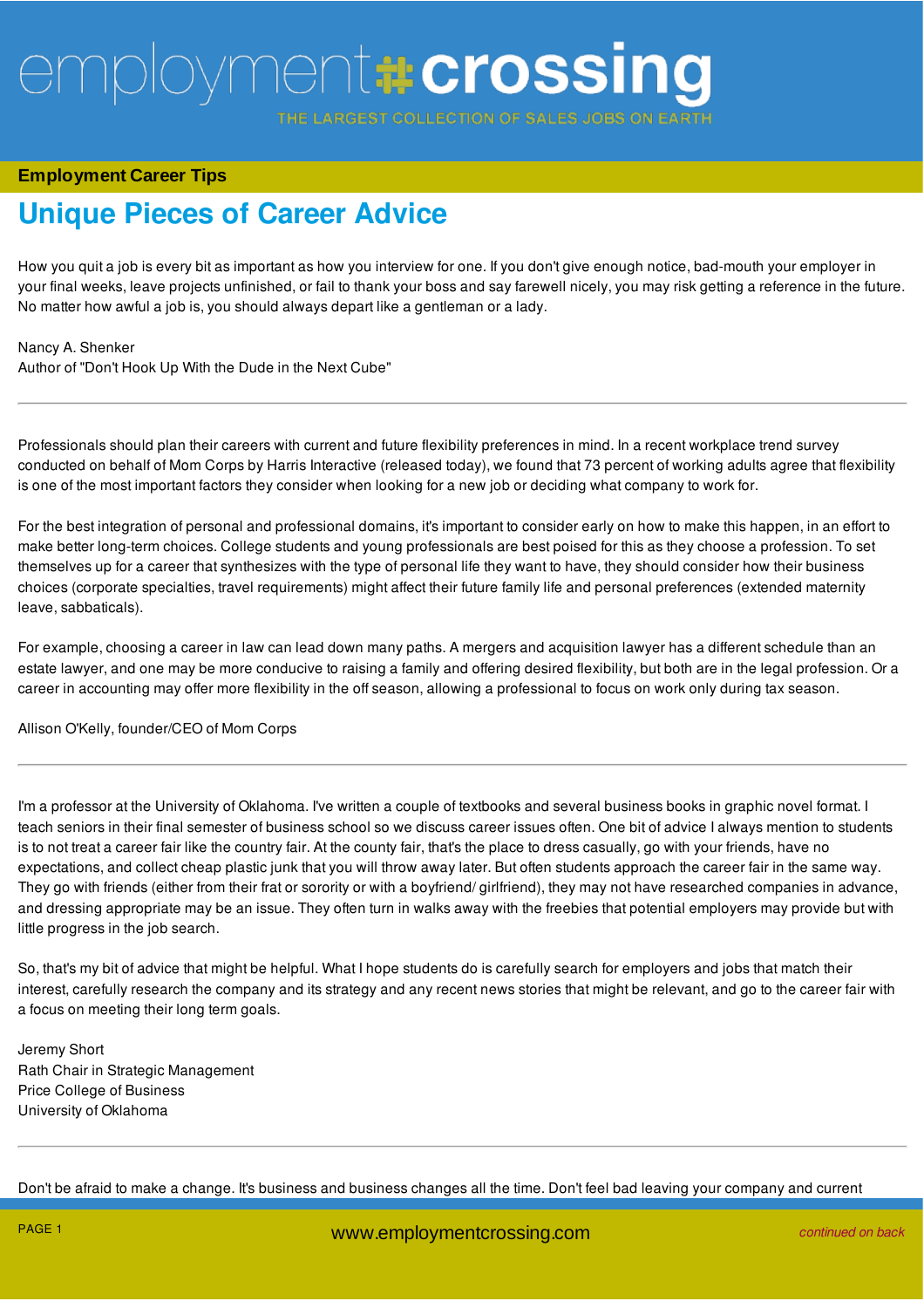**ARGEST COLLECTION OF SALES JOBS** 

## Don't be afraid to make a change. It's business and business changes all the time. Don't feel bad leaving your company and current **Employment Career Tips**

position, if your company needed to get rid of you to stay in business they would. Unless it's a startup, the business existed before you were hired and it will continue to exist after you're gone. It's ok to be a little selfish and find a position you want to be in.

Mike Wolfe President

When I worked as a Career Advisor, I would provide each of my advisee's with a piece of paper with one line written on it:

"I will be employed by:\_\_\_\_\_\_\_\_\_"

I then requested that they think of a realistic date of employment, and place this piece of paper under their family TV or on their fridge.

When someone is unemployed or underemployed it is easy to get lost in the minutia of life. Due to the feelings of rejection and inadequacy, which can be a daily experience for those seeking employment, finding a new job often becomes secondary to picking up the kids, getting dinner made, homework, current business projects or just about anything else. I found that those who set a realistic and tangible goal for themselves, and then display the goal in a public place are often better able to maintain the motivation and drive needed to get employed. After all, who wants to explain to a spouse, child or friend why they haven't met their goal?

For what it is worth, I believe in this method so much that when I was laid off in January I used it myself, and had six job offers by the end of March!

Michael Detzel Associate Director of Online Initiatives College of Mount St. Joseph

I think one of the things that is most pressing for people about their careers is to know themselves. One of the best ways to do that is through understanding your own life purpose so that everything that you do will be fulfilling and in service to something bigger than yourself. Knowing your life purpose also helps with your self-confidence and having a direction in life. People can then more accurately design their career path or reinvent themselves from this perspective to live an authentic life. Each person has a unique "Life Pupose DNA" that they can use to make decisions.

Suzanne Strisower, M.A., PCC Life Purpose Expert & Life and Career Coach Author & Radio Show Host

The best piece of career advice that I can give Gen Y is that sarcasm has no place in the workplace either in email or face-to-face. Saying, "don't ever give me another project like this one" will be taken literally. I've heard this from two different receptionists in the past 5 years, and while they said that they were joking, it placed that kernel of doubt in my mind about whether they wanted to work. Humor also does not work well in email. People naturally want to read between the lines in written correspondence and the reader may inadvertently place a tone of voice in your email that was not intended by you.

Monique Littlejohn, Development Director Boys & Girls Club of Santa Barbara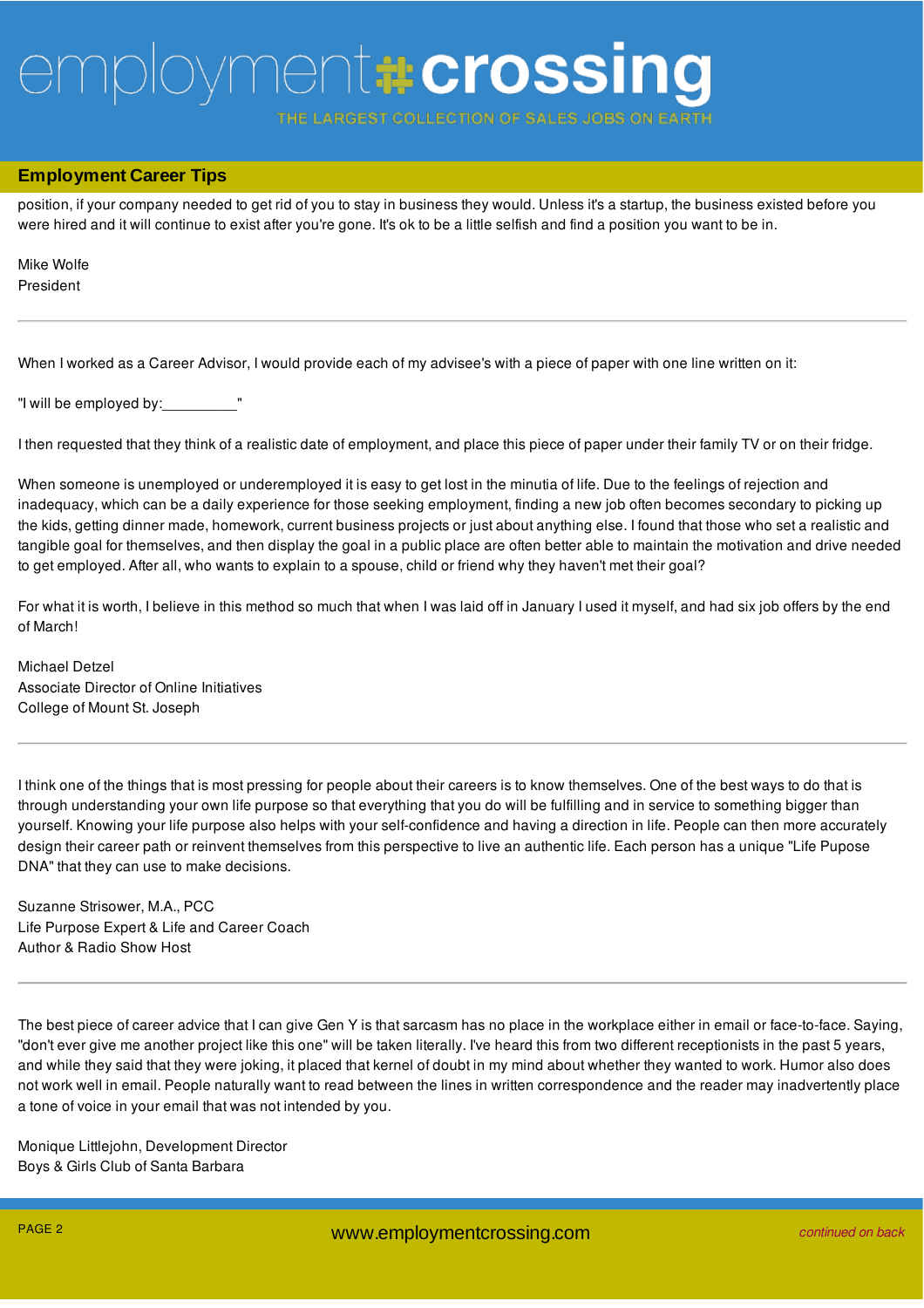THE LARGEST COLLECTION OF SALES JOBS

### **Employment Career Tips**

Especially with people entering the job market right out of college, I often hear the complaint that people don't have much experience to refer to.

I think part of the reason for this is that people are wrongly limiting themselves to thinking, talking, and writing only about experience in formal jobs. For most people coming right out of college, a relatively small portion of their life will have been spent in jobs, but this doesn't mean they don't have job skills.

In my case, I had many tangible skills that I could demonstrate to employers that I had developed during my spare time. I could demonstrate my programming skill by showing a chess program I wrote, which was good enough to beat me, and I had a portfolio of music that I had written, and two brief albums of live recordings. I also had discovered a group of mathematical sequences, which were published in the Online Encyclopedia of Integer Sequences.

While these interests were not directly relevant to any jobs, talking about them, and even including them on my resume, showed that I was self-directed, able to pick up skills on my own, qualities most employers want. The musical projects demonstrated that I was able to organize and complete larger projects that required other people (in this case, an ensemble of chamber musicians) to carry out.

I had many positive reactions from employers in interviews, about these non-job points on my resume; people told me that these points jumped out at them as different, and got their attention.

Alex Zorach Founder and Editor, RateTea.com

Most executives have no idea what they are doing. However, they have confidence in their ability to figure it out. Instead of trying to learn the details of a position before applying for a higher position, instead, learning how to gather information and think critically.

How much time you hold in your mind correlate with how far you will go in your career. You should be able to picture or envision your career 10-12 years out. That picture should influence your big decisions even in a career that requires monthly, quarterly or annual reports.

Part of being human means that your performance will go up and down, seemingly at random. Do not judge your capabilities based on your worst days and don't fall into the trap of thinking you will always be as good as your best day.

Relationships matter but the relationships that matter most are ones where the other believes in your character, your capabilities, feels good when they are around you and believes that the relationship is reciprocal. If any of the four things is missing, the relationship will not benefit your career in any significant way.

Ethics are valuable on their own merit. However, in your career, ethics protects your talent. A talented person without ethics eventually gets themselves into a deep hole. For those who lack ethics, it would have been better to lack talent as well.

I can go on all day, however one of the best pieces of advice did not come from me but from Gregory Bateson who said- I would be so much more effective if I could take all that I know about interpersonal dynamics and apply those insights to my own life (paraphrase).

Dave Popple PhD, President Corporate Insights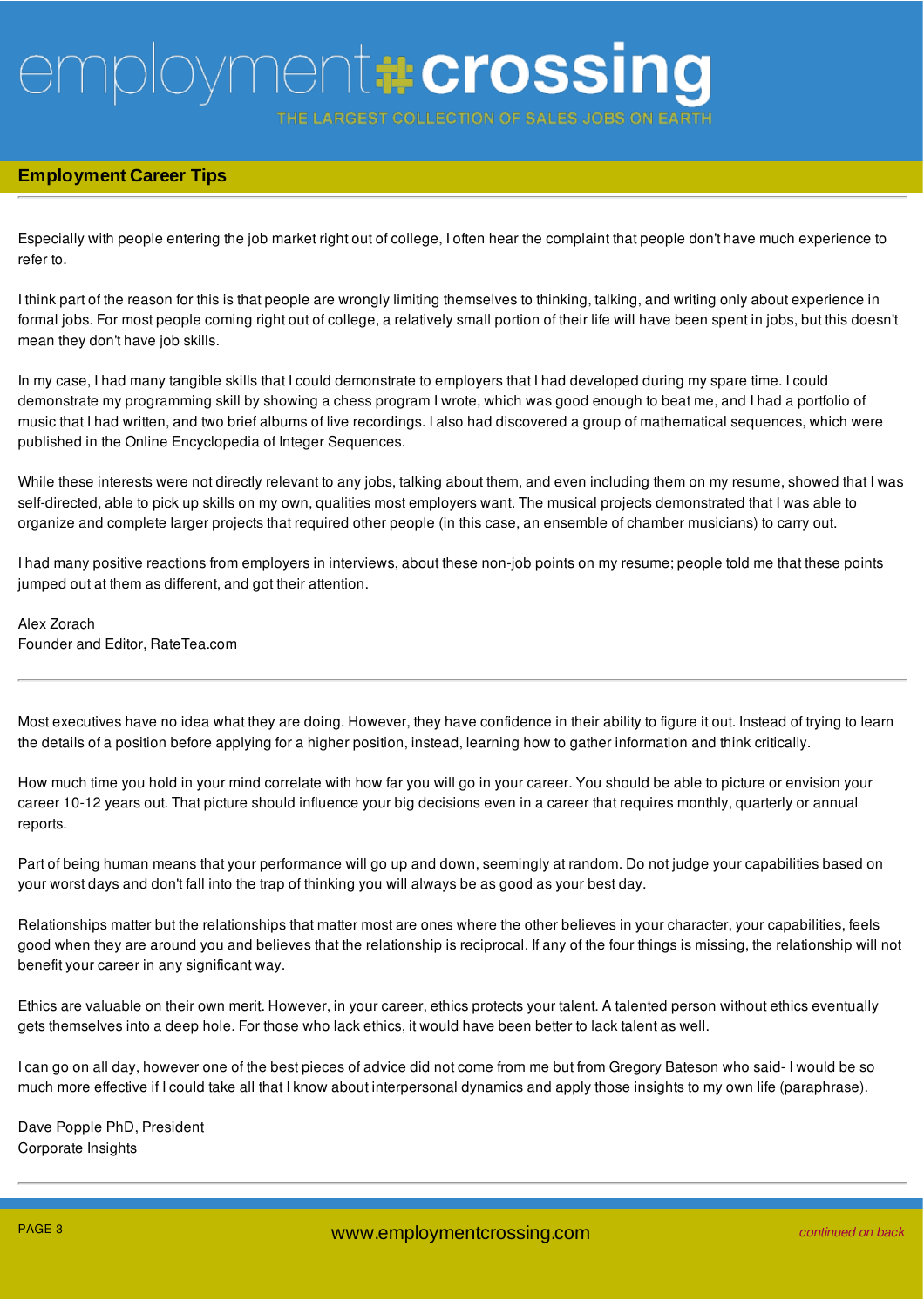THE LARGEST COLLECTION OF SALES JOBS ON E

### **Employment Career Tips**

Best career advice I ever received was not to take advice from my spouse regarding my professional career.

The idea behind it was that spouses respond in two ways: defend or attack. An ultra-supportive spouse will always tell you that you are right, or you are the best, or you are the smartest because they do not objectively see your flaws or weaknesses at work. Men are especially protective of women and any criticism causes them to defend their wives. Women are equally protective and might baby a man through a career situation. Even if the conversation never leaves the bedroom, a spouse who is overly protective and supportive may not give objective feedback. On the other hand, a spouse that does not respect or support you (even subconsciously) will make you question every tough decision. Men may subtly pressure women to be nice and supportive, while women might pressure men to be strong or confrontational when that is not what is called for in the workplace.

Julie Angelen Joy Z Group PR

A bit of advice: if you are currently looking for a job, save yourself and potential employers some agony by doing your research. Find out everything you possibly can about the office environment wherever you are looking to apply. If it doesn't seem like someplace you would thrive, move on to the next opportunity. When possible, incorporate your understanding of how you would fit into the organization's culture into your cover letter. Finally, be sure to emphasize the congruence of your personality with the job in your interview to make yourself stand out from other applicants whose qualifications may be the same, but may not fit as well culturally.

www.nonprofithr.com

Here's a key piece of career advice that's seldom if ever discussed: the best way to get that raise.

- 1. Be ready with a list of your accomplishments, all the reasons why you've earned a pay raise. (Not why you NEED a pay raise.) If you can assign a dollar value, how much the accomplishments on that list have earned or saved the company, so much the better.
- 2. What's the benefit to the company in giving you a raise? You'd better know. And almost as important, you should able to show a benefit to your boss, the one who probably recommends (or doesn't recommend) the raises. How is giving you more money going to advance the interests of the company and the interests of your boss?
- 3. Send a short note to your boss at the end of each week, just keeping him or her apprised of everything you did during that week. Come evaluation time the boss may well use those notes to help write the evaluation. And at the very least you'll have all that ammunition when it's time to discuss raises.
- 4. And remember, the first offer is just that: a first offer. Come back with a polite counter offer: "I was really thinking in terms of X dollars, boss." Then you can settle on something between the two.

Before you do any of that though, ask yourself the following question, "Do I believe I deserve a raise strongly enough that I can create a case that should convince my boss?" If you can't convince yourself, you'll never convince your boss.

Of course, business being business, you're not always going to get the raise you want. When that happens, politely and respectfully ask your boss if you can sit down together and determine what specifically you need to do in order to earn the raise in the future. Try to work out deliverables that are as specific as possible and try to pin down a time frame. Take notes, let your boss see that you're taking notes, and if possible work up something in writing you can both agree to. Ask for his or her help in achieving those deliverables. Then report your progress regularly. Once you've met those specific goals, it will be very difficult for your boss not to grant your raise or at the very least fight for it.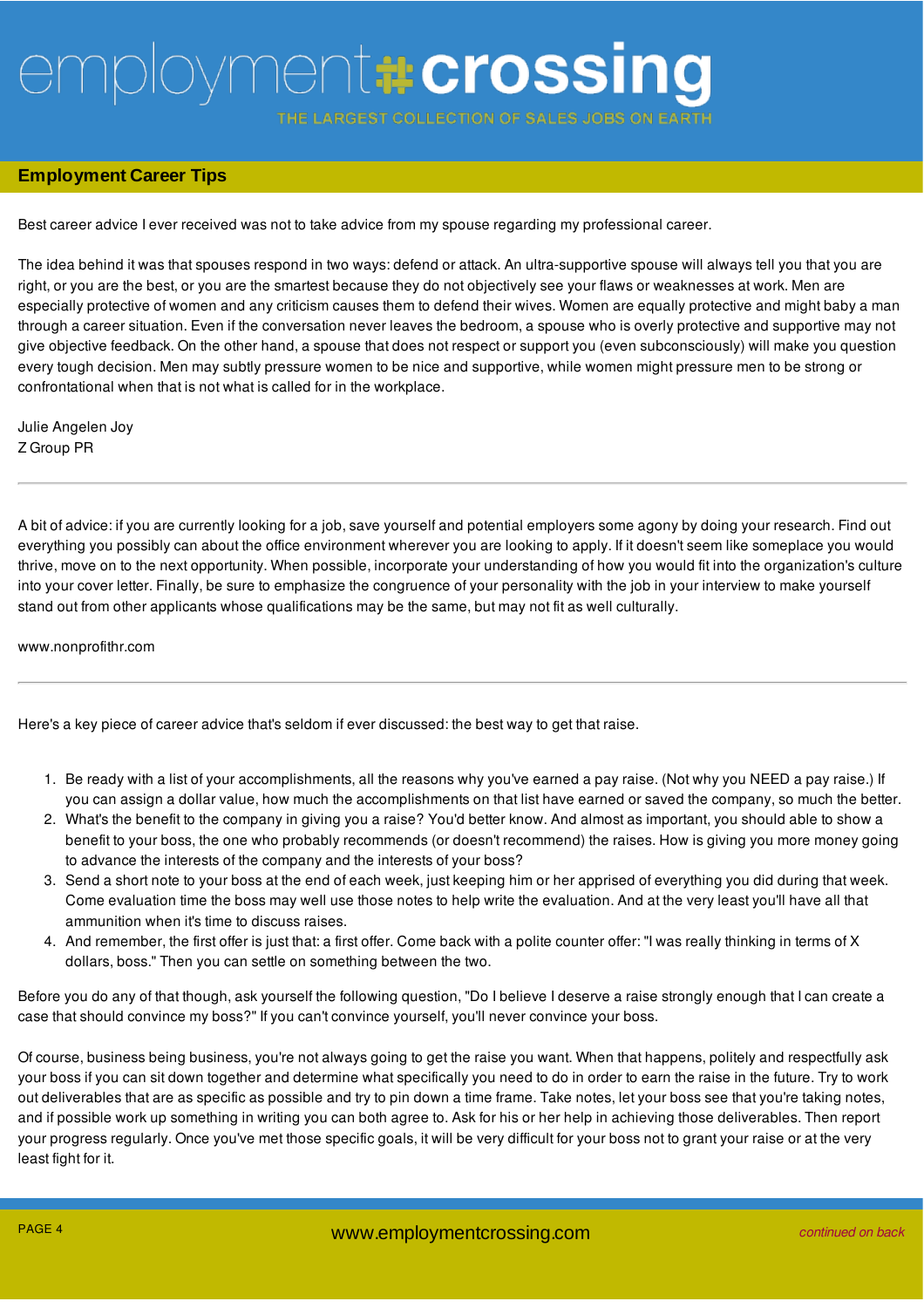**ARGEST COLLECTION OF SALES JOBS** 

### **Employment Career Tips**

Barry Maher, consultant, author, speaker, www.barrymaher.com, has appeared on the Today Show, NBC Nightly News, CNBC, and he's frequently featured in publications like the New York Times, the Wall Street Journal, the London Times, Business Week and USA Today.

### **DO:**

- Create a network of colleagues, managers and higher ups that understand your goals and current skills.
- Vocalize your plans to stay within the company with your manager and beyond.
- $\bullet$ Invest in continuous learning to stay on top of your game.
- $\bullet$ Fully understand the company's business strategy and how your role contributes.
- Anticipate the department needs...don't wait to be asked to get involved.
- Volunteer to get involved with special projects, particularly those across business units.

### **DON'T:**

- Don't complain about the business or co-workers...at work or on-line.
- Don't take advantage of flexible working arrangements.
- Don't be a high maintenance employee for your manager.

### Shawnice Meador

Director of Career Management & Leadership at MBA@UNC

Do something to shake up your perspective. Our volunteers often tell us that mentoring an aspiring professional in their industry reinvigorates the mentor, not just the mentee. Sometimes, discussing how you got into this line of work and the skills it demands, reminds you of why you chose the field in the first place and how much you enjoy it. You are likely to leave the volunteer session with a renewed sense of gratitude and accomplishment.

Jenni Luke CEO of Step Up Women's Network Los Angeles, CA

The best advice I ever received from my dad, way before I was even in the job market was to be true to your values and core beliefs. Too many of us forsake this and put the job above ourselves. Tibi esse verum, to thyself be true. Every time I short-sold myself and my core values, it never worked out. I lead a much happier, balanced life sticking to what I believe and surrounding myself with like-minded people. Patrick Lencioni's book, The Advantage, hits it right on the mark when it comes to not only leadership but sticking to those key core values.

### Bruce Specter

I have launched and sold several ecommerce sites and now do ecommerce strategy and marketing strategy for over 20 large brands.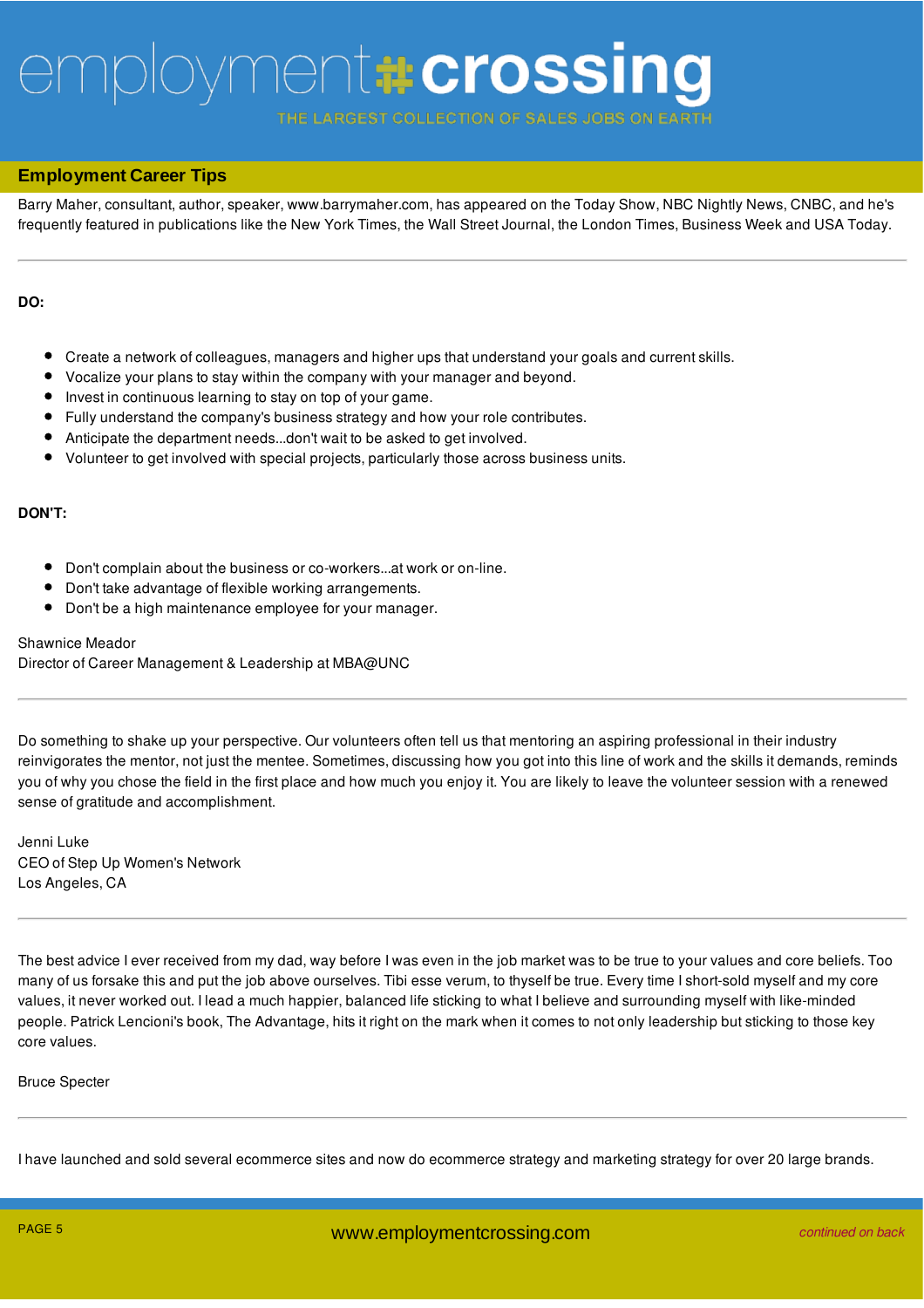ARGEST COLLECTION OF SALES JOBS

### **Employment Career Tips**

The most valuable piece of advice that I received that I honestly don't hear often is that everyone has great ideas, go do something, get started.

I hear people say "work hard" "be smart" "it's about who you know" "don't take no for an answer" etc. and these are all important, but what has allowed me to be successful, even during a crazy recession with no real work experience, was just getting things done. If I had an idea, as soon as I vetted it and saw it as viable, I started building it, then finished building it and launched it.

Erik Huberman Hawke Media

As I lecture to students transitioning to graduation and then becoming doctors I tell something they have never heard before, it is this:

'Become the Embodiment of that thing you're selling.'

Examples, 1) If you're going to be a health and wellness practitioner you had better be the Embodiment of health and wellness. 2) If you're going to dispense with marketing advice you had better be able to show something you've built marketed and launched.

Scott Evans

I think that there is a common belief that is assumed by most people who work in a corporate or large company environment that the Human Resources department somehow is on the employees side or works for the employees' best interest. Many, many times when I hear people talk about problems at work, the first thing that comes out of someone's mouth is "Go see HR" or "Report that to HR" as if HR will take their side and work for them. So the piece of career advice I always give is that employees MUST remember that HR does not work for them! HR works for management to maximize the return on its most expensive asset-its human assets. I think this is rarely heard in the business world. I have never heard anyone else say it. Now, I am not denigrating the fine work that HR professionals do, nor do I have any disrespect whatsoever for them. My point is that each person must take command of their own career situation and do what is best for them and not to rely on someone else to look out for them, because that does not exist. Similarly, I would say the same about recruiters. Again I often hear people speaking about this or that recruiter "finding" them a job or getting them a great placement at a company. The recruiter works for the company who is paying their commission, NOT the employee. It seems to me that employees will let a recruiter direct their career path, when it should be the other way around. And again, no disrespect to recruiters. They do the job they are paid to do and many of them are quite good at finding good matches between staff and company. Employees get complacent and feel it's easier to let someone else take responsibility. That's the advice I often give.

Ellen Mastros

As a writer and coach on this subject, I have a lot of ideas, but the two that most people seem not to get are: 1. An interview is a conversation, not an interrogation. The more you can convert it to that, the more success you have 2. People hire who they like over who is most qualified. This is why 1 is so important. Find ways to connect with the interviewer on more than just a work level.

Denise P. Kalm Chief Innovator Kalm Kreative, Inc.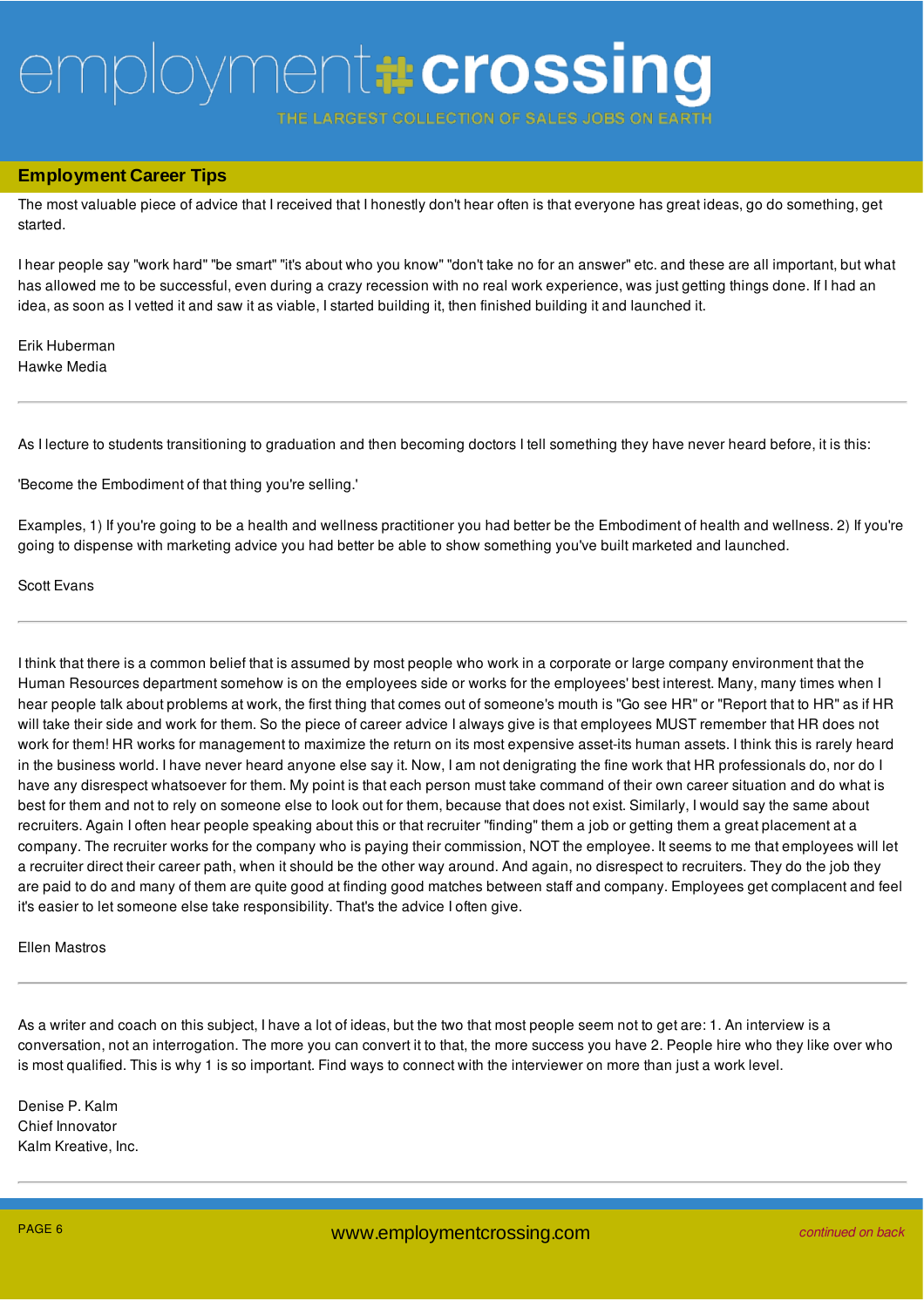THE LARGEST COLLECTION OF SALES JOBS

### **Employment Career Tips**

I am a bi-coastal (Los Angeles & Brooklyn-based) wine maven with a non-standard piece of career advice: don't be afraid to add some color!

This advice has helped me, and I've seen it work well for others too. Incorporating color into your wardrobe - in moderation! - is a fun way to exude confidence and subconsciously reinforce that you're worth getting to know more about, since you don't blend into the crowd. Your audience will know that it's more likely your deliverable won't be the same staid ones they could get from everyone else! The chance to stand out in non-verbal ways can be especially helpful for younger or returning professionals as they continue to (re)learn the ropes and (re)develop their business "voice."

I am the President & CEO of Heritage Link Brands, which I co-founded with my husband Khary to transform select African products into iconic, global brands. On a serendipitous trip to South Africa in 2005, I learned that its \$3 billion wine industry had less than 2% black ownership (despite blacks representing 80% of the country's population). So I sprang into action!

We began partnering with South African producers who until 1994 were formerly prohibited from ownership or management within the wine industry due to apartheid. We are honored to collaborate with our producers - including the exciting House of Mandela brand, owned and operated by Nelson Mandela's family.

Today our company is the largest marketer of black-produced wine from Africa in the United States. Serving a loyal customer base of household names from American Airlines to Whole Foods, our award-winning wines are sold in 40 U.S. states, South Africa, Nigeria, and literally, worldwide, aboard two airlines.

Selena Cuffe

This seems so obvious, but it is wisdom I never read about in career columns or hear about from job coaches: know business.

So much emphasis is placed on career planning, communications, soft skill development etc. with very little attention paid to how critically important it is to know the fundamentals of business, how the major topics interrelate and how, as an employee, you can implement this knowledge effectively to enhance the goals of your intended workplace.

Maria Katrien Heslin CEO, Independent George LLC

- 1. Build both external and internal allies. You never know when you will need them both to support you.
- 2. Be nice to Secretaries and Janitors...they hear a lot (because they are often dismissed) and if they are well liked, can open doors to those in charge.
- 3. Saying words like 'Thank you' and 'please' can take you places.

Froswa' Booker-Drew

Most business owners know to create careful plans that build in room for unexpected expenses, but you should also create plans for the best case scenario, and build in readiness for unexpected success. I first opened my doors at Lexion Capital at 2pm one day in fall 2010, and by close of business that evening I had more clients than I had projected for the entire first quarter. This flood of business became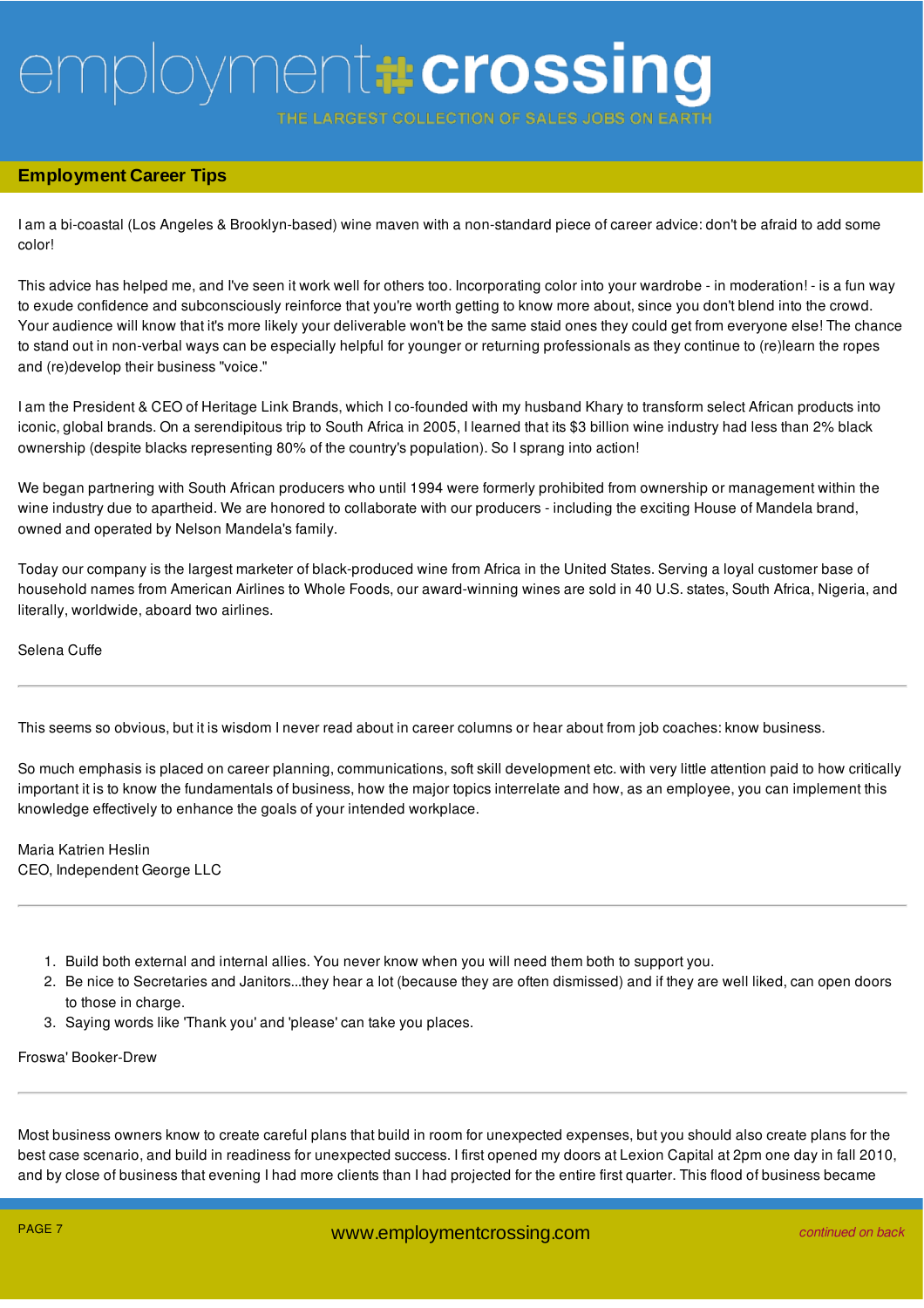ARGEST COLLECTION OF SALES JOBS

## and by close of business that evening I had more clients than I had projected for the entire first quarter. This flood of business became **Employment Career Tips**

what I can only term a "reverse curse," as I had to temporarily shut my doors to further new clients for the next few months. My advice to new entrepreneurs is to dream big and plan for those results as carefully as you would for any other contingency. When you plan ahead for the best-case possibilities of rapid growth, you'll be poised to take advantage of those opportunities when they do arise without overwhelming your resources. Lexion Capital today is a thriving firm that continues to rapidly grow, and my perspective as CEO is to always dream bigger and keep expanding my definition of success.

Elle Kaplan Lexion Capital

I recently released my first book on using comedy in the workplace, which was named by Forbes as "One of Three Books That May Make You Re-Think Your Career."

One piece of career advice that I love but believe doesn't get enough attention is the following:

- You don't need to quit a stable job and follow your dream. You can find a way to merge your work with your passion and both can coexist if done correctly.

I also would say to people that they should stop worrying about things that they haven't done. Stop talking about what you should be doing, and just start doing things. Even if they aren't getting you where you want them to, you WILL achieve something awesome if you stop talking and start acting.

### Bill Connolly

As in the movie, The Graduate, where 'plastics' was the recommended investment to the college kid, I would recommend: Specializing. It is better to be the best at one thing, than to be really good at a lot of things. The really big bucks go to those who are the best at what they do, and they do it in a narrow field. I wish I'd known that in college.

Celeste Zimmerman, CPA, Mediator

The best advice I have ever received and given is "Once it stops being a challenge and you are not learning anything new ... Move on". This advice has kept me from staying at a "dead job" no matter how great the pay. It has helped my resume and my real life experience. I have applied my experience and education from each position I have held to my own company now. I am well rounded and ready for anything!

#### Nique Mealey

- 1. Technical skills are not enough.
- 2. Time management and productivity skills are not enough.
- 3. Hard working, strong work ethic is not enough.

What is enough? What is \*essential\* to have is an attitude to serve people, interpersonal skills. Organizations hire for attitude because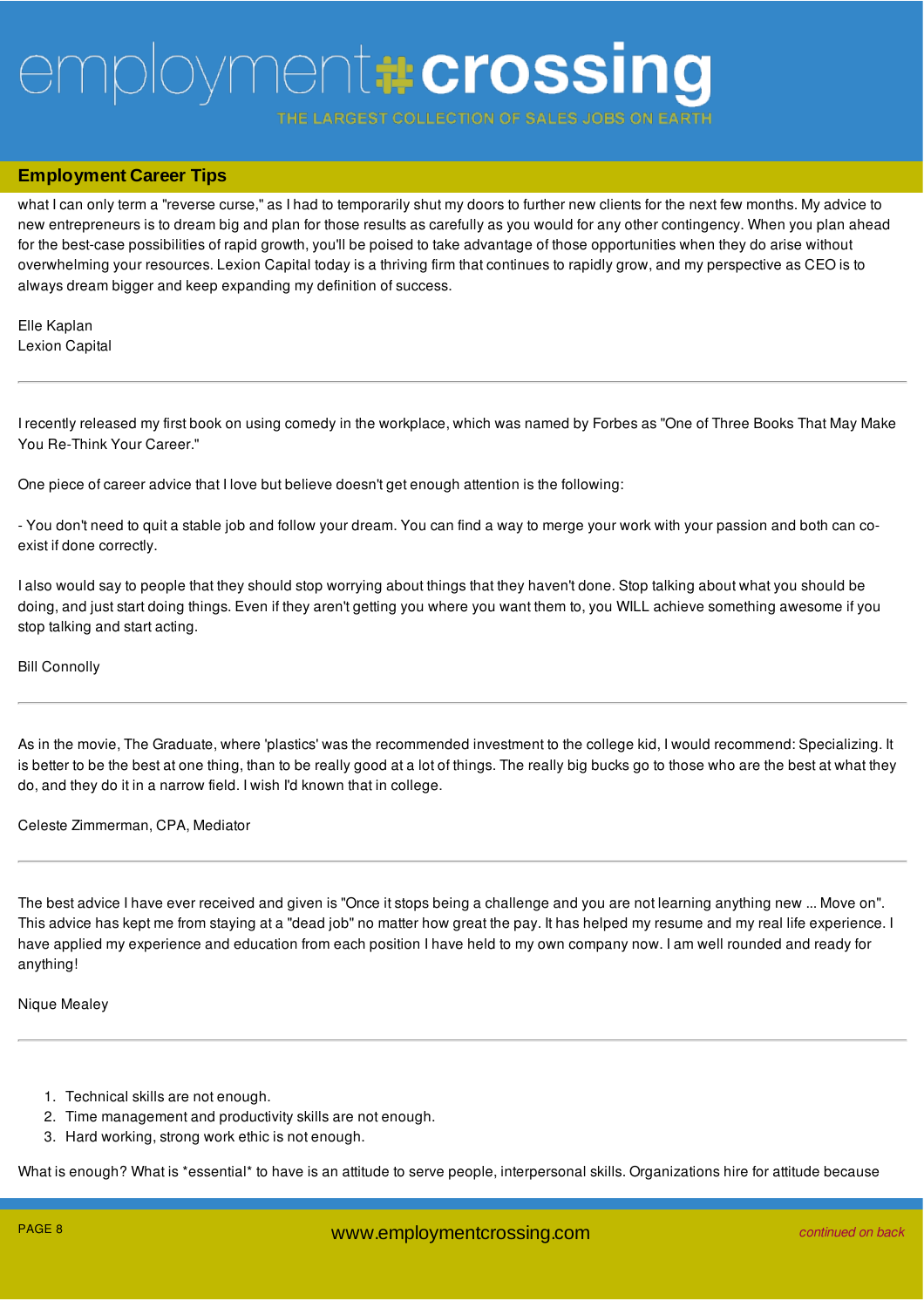THE LARGEST COLLECTION OF SALES JOBS

## What is enough? What is \*essential\* to have is an attitude to serve people, interpersonal skills. Organizations hire for attitude because **Employment Career Tips**

they can train easily for technical skills. And...in this age of diversity where more generations are in the workplace than ever before, organizations rarely find themselves in litigation for productivity issues.

Brian Braudis, Consultant, Coach, Speaker

The following are three pieces of career advice that are often overlooked / unspoken....

#### 1) You Have Already Made a Decision

Often employees remain in roles that they have already outgrown, or that are unhealthy for them. What can keep them frozen in this space is the fear of making a decision, believing that "inaction" equates to "indecision". Since they are unsure of what to do next, they "avoid making a decision." In actuality, every day that a person shows up to work they are deciding to be there. This shift in perspective can help awaken individuals to the decisions that they are making... and the potential realization that it is time for a change.

#### 2) Listen to Your Body, Heart and Spirit

In deciding whether to seek out opportunities, or choose between roles, oftentimes people rely on both the advice of others and "what their head is telling them." While thoughtful analysis and the opinion of others may be helpful, there are other equally important data points that should be considered: namely, body, heart and spirit. In making career decision it is wise to ask the following questions of yourself: "What is your body telling you?" "What is your heart telling you?" "What is the gentle whisper of the inner voice (your soul) telling you?" These questions can help shift our over reliance on analysis and opinions in making decisions, and open us to the wisdom of our body, heart and spirit.

#### 3) It Doesn't Have to Be That Hard

In identifying career opportunities that leverage individuals' unique gifts and talents we may be blind to areas of opportunity. A good question to begin with is: "What is it that people seek you out to do?" Individuals may not recognize or place value on skills and talents that come so easily to them. While it is human nature to value what has been achieved by effort and hard work, we can mistakenly overlook the contributions that effortlessly flow from us. By asking yourself the above question, we may begin to value what others value in us and seek opportunities to leverage those skills and talents. The "work" that doesn't feel like "work" is the contribution that we were created to bring to the world.

Sheila McCaffrey, Principal Turas Coaching

When you alert your boss to a problem, include one or three suggested solutions.

Suzanne Fulton Public Relations Consultant (former employee at several organizations) Cornelius, NC

I'm a pastor and church consultant.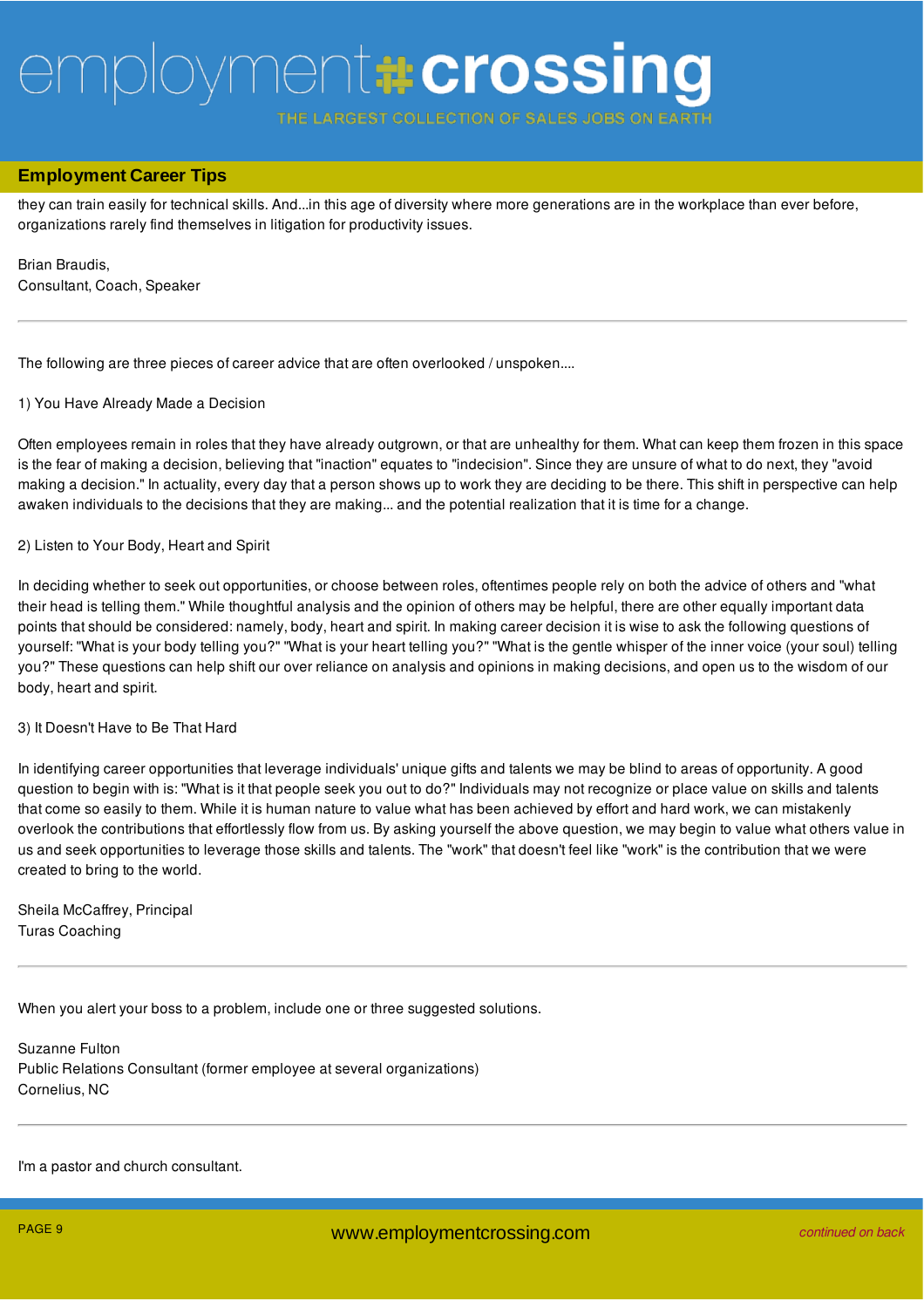**ARGEST COLLECTION OF SALES JOBS** 

### **Employment Career Tips**

I recommend prayer. If a person believes in the Bible, I recommend taking a "spiritual gift" test that identifies a person's spiritual gifts based on the lists of them in the Bible.

#### Drew Hayes

Successful people are always gaining knowledge about how to become more effective. Knowledge is key. Without it we cannot go to the next level. Then we have to put knowledge to use. To be successful we need to learn to use the knowledge we have.

Status quo keeps many from regularly developing and actually using new knowledge. It takes concentrated, focused effort. A great attitude to have is what I call the 1% attitude. 1% is a tiny amount. If you can improve your effectiveness just 1% a month in about 5 years you will have doubled your effectiveness. This is a positive attitude to build sustainability in career growth around.

### Tom Northup Leadership Management Group

Author of the book, Five Hidden Mistakes CEOs Make: How to Unlock the Secrets that Drive Growth and Profitability Author of the upcoming book, Leadership Is Not A Soft Skill: How To Develop Behaviors That Drive Sustainable Results

I've worked in marketing and sales for the past 10 years and many of the same principles that apply to business development apply to job searching.

I am currently the Co-Founder of PolitePersistence an email app that helps people spend less time on email by eliminating the need for ever having to manually follow up ever again.

My previous professional background is in private equity and management consulting.

The best piece of advice I can provide is to use the '3-shot kill' rule when contacting those who are in a position to offer information, advice or placements for your job search.

A 3 shot kill rule means:

- If you are going to email someone for an informational interview be sure to follow up at least 3 times via email.
- However, don't rely on just email. If you have access to their social media accounts connect with them on that medium. This will help differentiate you.

John Genovese **PolitePersistence** 

- 1. Know your weaknesses and how you are going to work with or around these faults, for example: if you are dyslectic and have trouble with spelling, have an editor who you use whenever you have to write something important (someone outside or inside your company)
- 2. Take ownership of your mistakes, past and current. You will be trusted if you are not perceived as someone who cover-ups or tells white lies.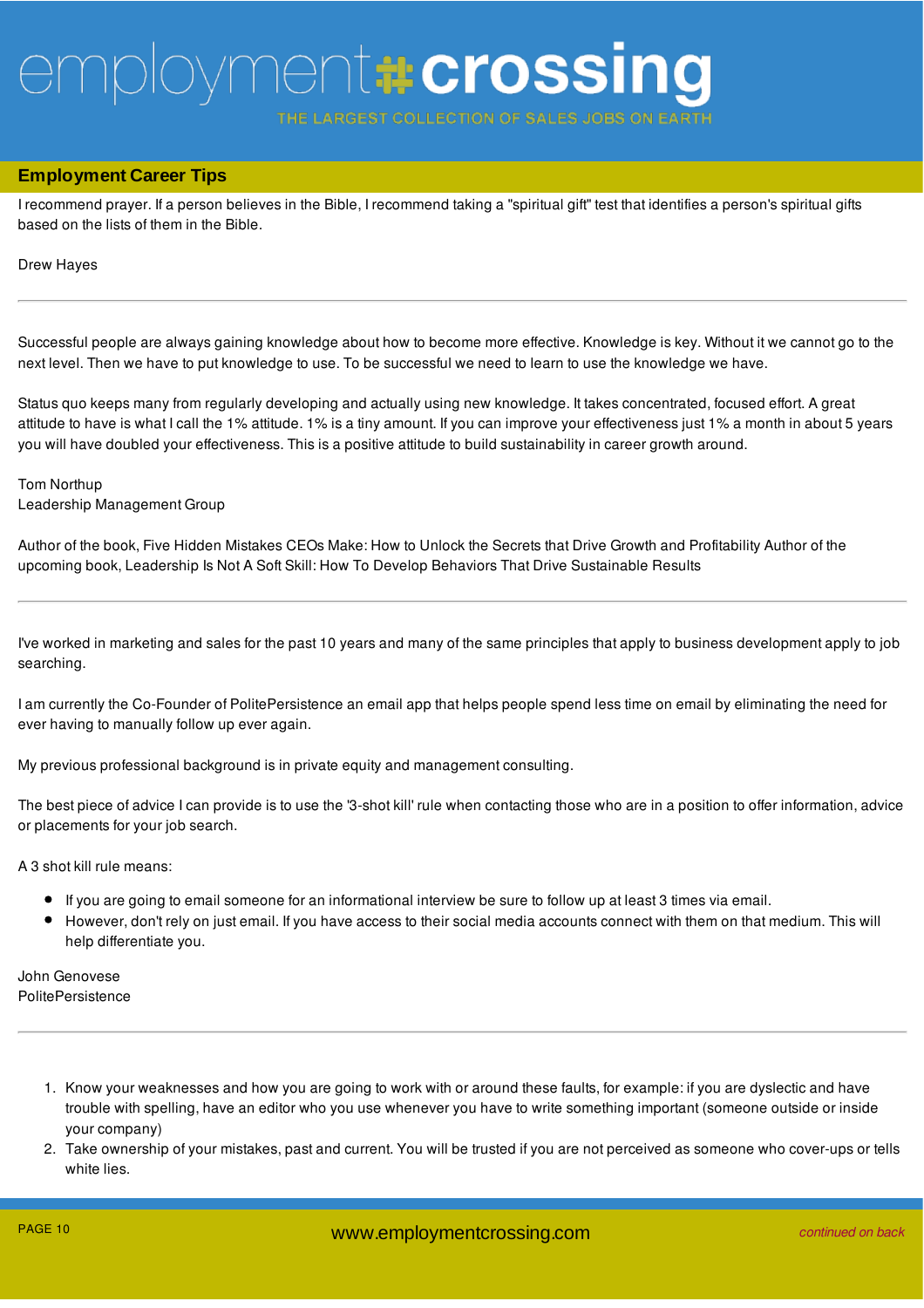**ARGEST COLLECTION OF SALE** 

## **Employment Career Tips**

- 3. Be competitive with yourself not others.
- 4. Keep your workplaces relationships friendly, but do not cross into friendship often.

Kathi Elster K Squared Enterprises

Kathi is an executive coach and the co-author of Working with You Is Killing Me, Mean Girls at Work and Working for You Isn't Working for Me.

Contrary to popular advice, don't leave your emotions at the door when you go to work. Play your cards close to the vest, yes, but don't forget to look at them yourself! You should know how you feel, not just what you think, about everything that goes on around you. That way, you'll have access to subtle information that lives in the world of feelings, such as hunches about hidden dangers or opportunities.

I'm a licensed professional counselor in Portland, Oregon. I offer career and personal counseling to individual adults, and teach a free class on finding the right work.

Tina Gilbertson, LPC

Author of the forthcoming book, "Constructive Wallowing: How to Beat Bad Feelings by Letting Yourself Have Them"

The best piece of advice I was given (and offer to others) goes against the normal flow of job search. This advice was to not worry so much about open job postings online. Those have too much competition. Instead I just contacted the people who had the power to hire me (at organizations I really wanted to work with) and set up meetings.

BAM! Instant interview without the competition! Guess who got job offers each time they had a position come open! Some people will say no to the meetings but you will be surprised at how many people say yes and how much of an edge that gives you when they go to hire someone.

Recruiters and other gate keepers will tell you NOT to do this (because it bypasses them) but I have had as many as 4 job offers using this method.

I have used this method in Human Resources, but I also work with many other people as a coach for a variety of industries (education, IT, Manufacturing, Retail, Training, Government, etc.)

Scott Anthony Barlow, Founder Happen to Your Career

The way you 'be' is just as important as what you 'do.' This is a twist on the adage, "it's not what you say, it's how you say it." I describe the distinction between 'being' and 'doing' to my clients with a story about Marilyn Monroe:

One day, Norma Jean is casually walking down the crowded streets of Manhattan among a group of women, and one of her friends points out her sheer amazement that nobody has noticed Marilyn. Never one to shy from a challenge, Marilyn then proceeds to break out slightly ahead - head up, shoulders back, bright smile, and hips swaying in a way only she can. Suddenly, throngs of people are pointing and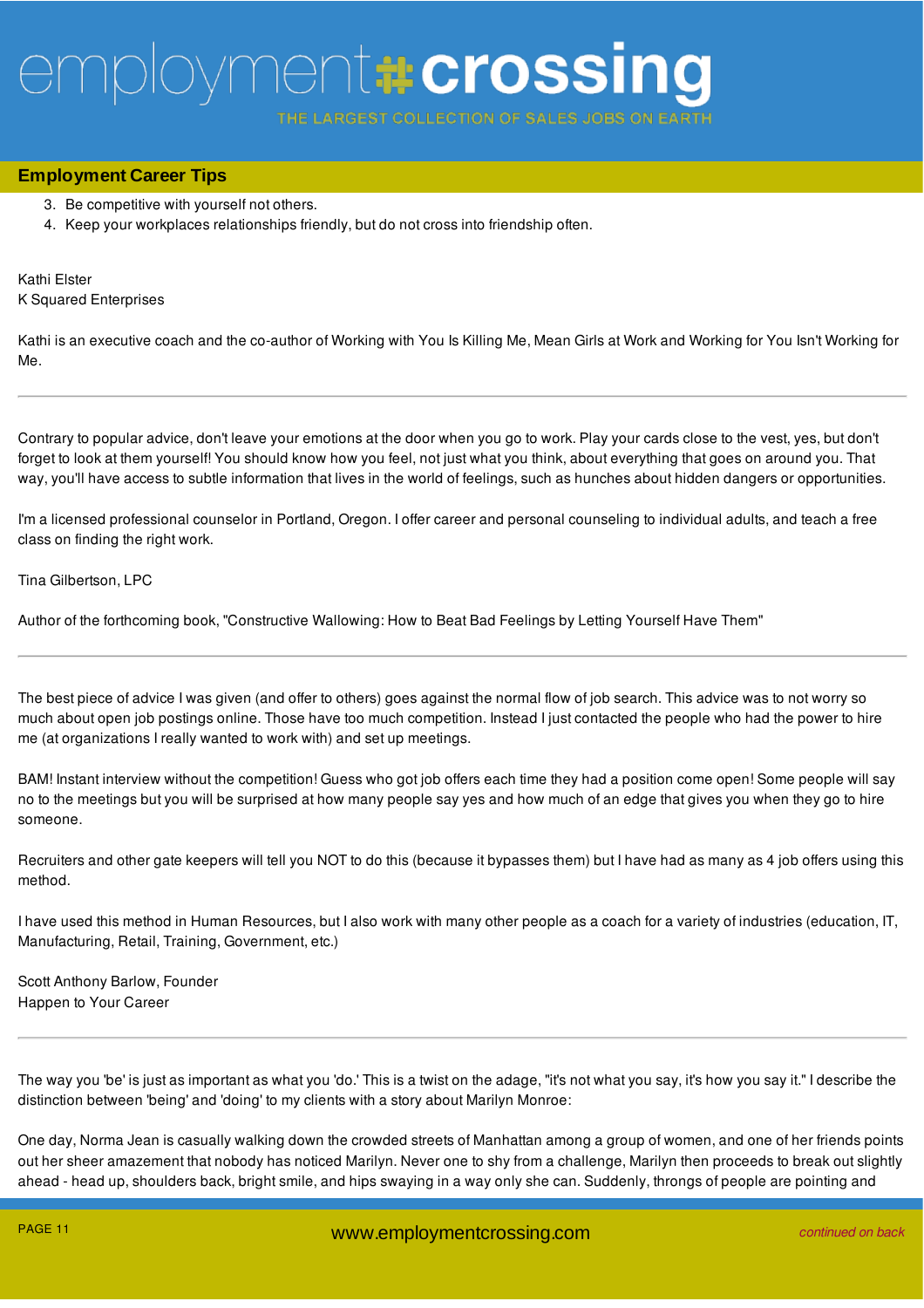THE LARGEST COLLECTION OF SALES JOBS

## ahead - head up, shoulders back, bright smile, and hips swaying in a way only she can. Suddenly, throngs of people are pointing and **Employment Career Tips**

shouting, "Look, it's Marilyn Monroe!!"

In both cases, she was DO-ing the same thing - walking down the streets of NYC - so what was the difference? In the first situation, she was walking discretely, blending in. In the second scenario, she was BE-ing Marilyn Monroe in all of her glory. Lesson: oftentimes, you can make an even bigger impact by focusing on how you show up when you take action, rather than relying on the action alone.

Learn when and how to expand your 'circle of influence'. You see, we can look at any situation in the context of three concentric circles:

1. In control - The only thing we can truly control are our own actions and thoughts in any given moment.

2. Out of control - Likewise, many things in life are truly out of our control, such as traffic, flight delays, and natural disasters. Don't waste time or energy on these.

3. Influence - This is where magic happens. Many people prejudge situations as being out of their control, when in fact, they may have the ability to influence!

When things at work seem challenging or inescapable, don't shrink back into your small area of control, as most people are inclined to do, because then you'll think small. Rather, thoughtfully dance around the edges and think big about the choices you have to expand that circle of influence. Lesson: It's the only way to avoid being a victim of circumstance, take control of your career destiny, and make big things happen. Having a mentor or coach is invaluable in helping you make good decisions about when and how to take action (and of course, about how to BE while you're doing it!).

Shani Magosky, Founder/Chief Infusion Officer at Vitesse Consulting

If you do not have a position, you need to make sure you have contact cards (formerly called business cards). My experience is about 90 percent of people looking for jobs do not have cards. You cannot give a resume to everyone. How you are going to make it easy for people to get in touch with you or pass on your name if you do not have one?

Send a handwritten note, with your contact card, to EVERYONE that helps you in your job search. Nobody is doing it. You'll will stand out and trust me it will be passed around.

### Kathy Condon

I am a business and efficiency coach. I use career management, time management and work life balance strategies to help professional individuals stay ahead. I never kept track of anything in my last job because I didn't think I would have to. Now I'm unemployed and have no numbers to quote. Now what? One of the things I notice most is that people don't do is to keep an accurate Professional Press Kit. Most celebrities, models, authors, etc. keep their press kit and portfolio updated as things happen. But very few professionals keep a Professional Press Kit, their portfolio or even their resume up to date. The Press Kit can be a simple folder of accomplishments, recognitions, and awards.

The press kit also needs to include quantifiable results in terms of value to the company. Reporting that you created a tool in Java is nice. But what does it really mean to the company's bottom line? On the other hand, reporting in your press kit: Provided online entry and tracking of the recruitment process. Reduced the need of 3 clerks to 1 to process 10,000+ job applications. This new online application is saving the company \$60,000/year.

Laura Lee Rose, CTACC Business and Efficiency Coach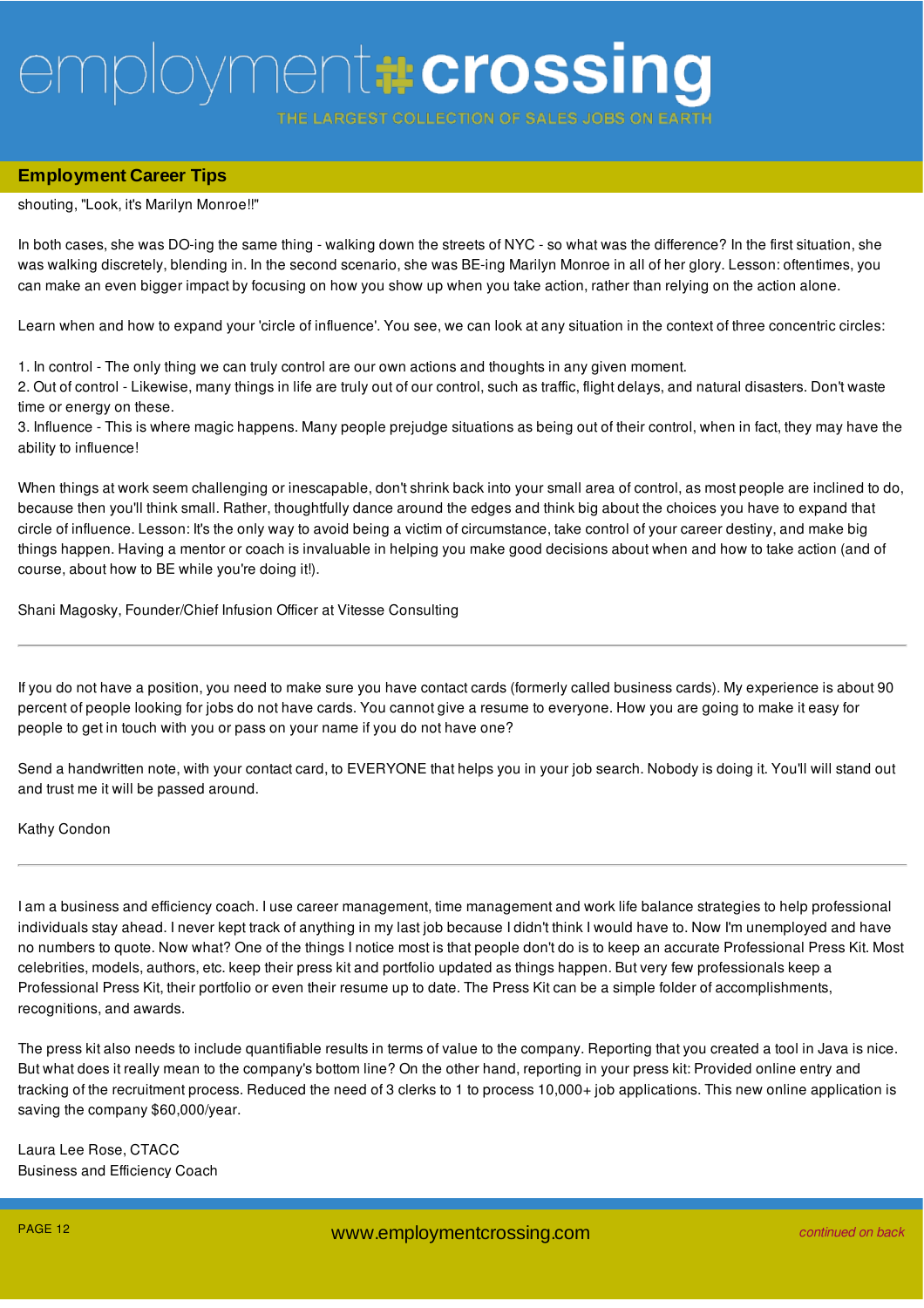THE LARGEST COLLECTION OF SALES JOBS ON E

### **Employment Career Tips**

People need to talk more about being positive and not saying no. "Show must go on" was a motto long ago and making the show happen helped make the country succeed. Also it is important just to make your immediate environment free of mess, like your desk, that makes you feel more positive and capable. I curate The Museum of Interesting Things. I like to show people their iPods did not pop out of thin air!

#### Denny Daniel

Fail…That is how you succeed.

NEVER compromise your morals and stay shy of people who do ... You are seeing what they will do to you eventually AND if you ever walk in an office where the posted sign says HONEST accountant/lawyer/fill in the blank? RUN!!!

Carrie Devorah

I would tell people that jobs and job leads can come from anyone anywhere anytime so you should always be on your best behavior & make a great lasting impression. You'd be amazed where some of my best contacts have come from over the years. A gardener who also happened to work for someone who was in a position to help, a hair stylist who had well heeled (and coiffed) clients, standing in line for the bathroom at a conference I struck up a conversation with a top recruiter. Seriously be nice to everyone & make friends before you need them, you never know who is in or will be in a position to help!

Paige Arnof-Fenn, Founder & CEO Mavens & Moguls

The best career advice I ever received was "Be nice... and ask questions". Be nice -as in always enter a situation with a positive frame of mind. Be polite, even if the other party isn't. One may have misread a situation or motives. That's where the "ask questions" part kicks in. Be sure you understand all the facts. Ask questions like "Why do you need that information?" or "How will that help you?"

Marilyn Santiesteban Assistant Director of Graduate and Alumni Career Services Bentley University

In the broad spectrum, tuning into what you WANT to do, rather than what you WANT to WANT to do is tough, but important. And navigating that amidst the unknowns of a job market and personal demands can make this tougher still. Naturally, anxiety is almost always a part of this equation, but it is often viewed as something that is a hindrance rather than a help to the career process. I've noticed the opposite: When people really tune into their fears and conflicts, they start to see things more clearly and get closer to what really makes them tick so that they can forge a path ahead that resonates. One thing I've noticed has been helpful is to ask people what they are afraid of. And then, what they want. The answers to these two simple questions often begin the conversation of listening to the quiet anxieties almost always present in major life transitions that are always telling you something important. Next step is talking, talking, talking to trusted friends, family members, professionals who will listen to you and reflect back what they hear. Getting really clear on what your anxiety is whispering often provides the road map, and the anxiety itself provides the energy to walk the road ahead.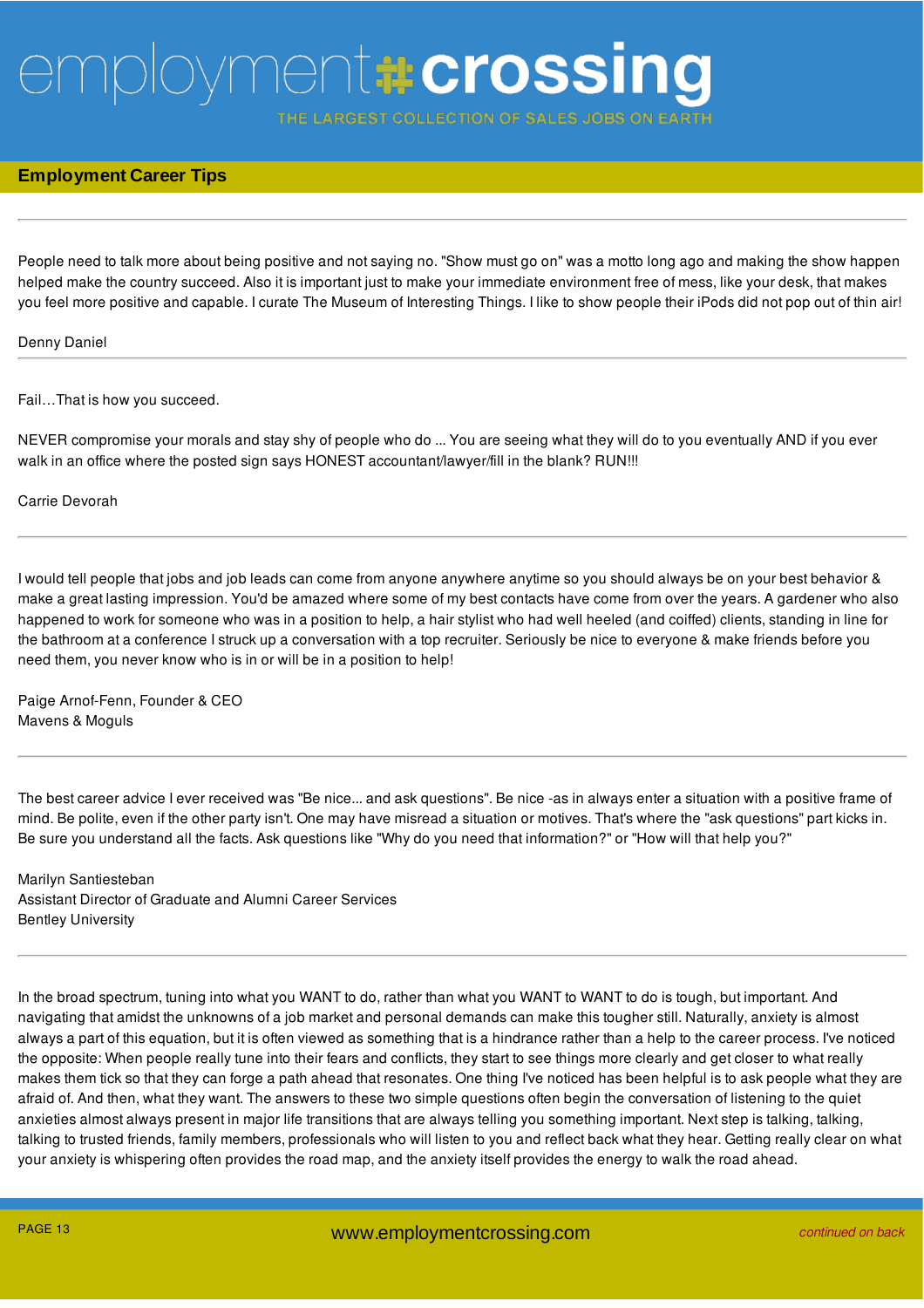THE LARGEST COLLECTION OF SALES JOBS ON E

### **Employment Career Tips**

On a smaller scale and in a different direction, one of the biggest stressors in peoples' careers is unemployment and looking for a job. After days and days of hearing no feedback, and worse negative feedback, anyone starts to lose perspective and confidence. One tip I have found particularly useful in maintaining a positive perspective is to "look behind you, instead of ahead of you," for those times in your life when you have succeeded and accomplished things about which you are proud. Distill these successes into small phrases or mantras, print them, copy and laminate them, and put them everywhere you might need a confidence boost - your bathroom mirror, your car, your briefcase, your computer. Remember job searching is a marathon, not a sprint and all we need is one at a time (usually). Staying focused on our strengths and the positive will keep us motivated and resilient.

Alicia H. Clark, PsyD, PLLC Licensed Clinical Psychologist Washington, DC

General advice on success:

"Success is about building something that lasts. Longevity is what separates the real entrepreneurs from the opportunists. The real entrepreneur's investment is the blood, sweat and tears into building a real brand and future. I believe that surviving is succeeding and the journey is the reward. Most importantly, it's crucial to build a reputation that's worth owning. When people ask about you or your company, they better have nothing but good things to say!"

Advice on writing things down and planning:

"Sometimes planning is the best way to be wrong about something, especially in an industry like marketing and technology. Everything changes so constantly! By the time you finish writing your plan, your ideas are probably outdated. Don't get caught in that vicious cycle."

Dimple Thakkar SYNHERGY MARKETING, LLC Founder / CEO / Impresario

Something that no one talks about but is noticed by many people in the office is what you eat for lunch.

I sat down to eat lunch last week and my colleague surprisingly asked why I purchased a salad from a nearby restaurant. She said I was a "bring your own lunch" person. Up until that point I had not paid much attention to what I ate for lunch/ However, I quickly realized that I could down a list of my co-workers and tell you if they buy lunch, bring their own lunch, if they eat off other's plates, or what their dietary restrictions are. So I started asking around and it turns out that we're secretly judging what other's by what they eat for lunch.

If you eat unhealthy foods like cheeseburgers and fries you are considered a person who doesn't care much about your health and thus are assumed that you have the same level of concern for your work. Eat a vegan meal for lunch and you are considered extreme and thus will probably go the extra mile to get work done. Bring your own lunch you are considered to be a planner and thus will be associated being a person who completes assignments on time and very reliable. In every office you have a least one person who scrounges around and eats vending machine snacks for lunch or the person who will eat the leftovers of someone else's lunch. The vendor machine/leftover person is the red flag of the office, this tends to the person that will steal credit for your project and will wait to the last minute to get things done.

While this hasn't been scientifically proven there seems to be a general consensus among the 30+ people in my office.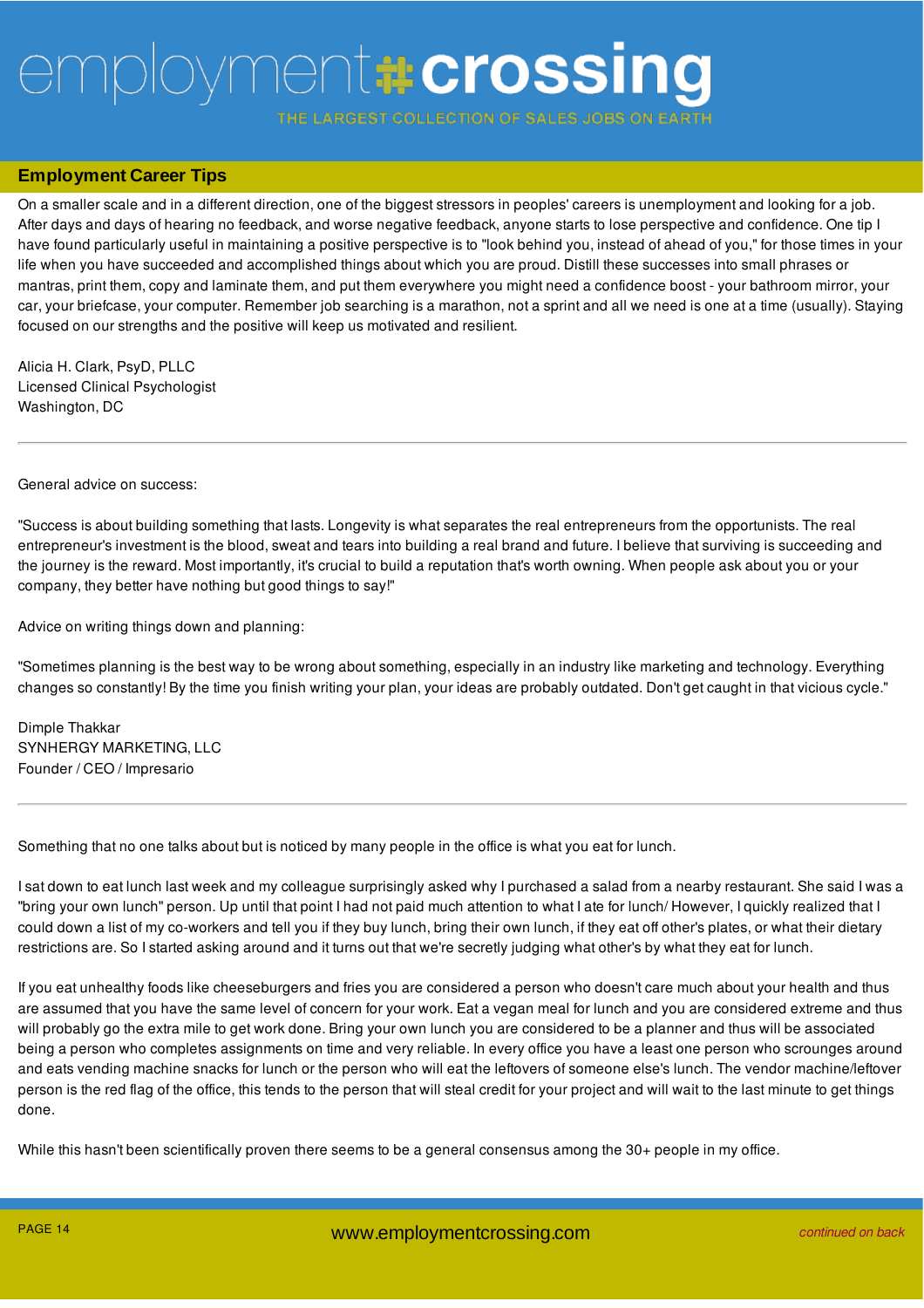THE LARGEST COLLECTION OF SALES JOBS ON E

### **Employment Career Tips**

Jacqueline Twillie

One thing I am surprised other people don't do (that I do all the time) is change the name of the position they put on their resume. I am never "Analyst 1" or something generic like that.

I always use the position description to highlight skills that are honest for what I actually did, and that matches what the employer is seeking in the job description. So in software, if someone is looking for Ruby on Rails developer, and I used to be in a Ruby on Rails in a position, I would list that position as "Ruby on Rails Developer" - not "Tech Specialist III" or a generic term given to me by human resources. There's nothing dishonest about it - the former employer knows that was what my role was, and my new employer gets to skim my resume in a language that makes sense to them.

Sid Savara - Personal Development Trainer at SidSavara.com

I am a Career Coach and Co-Owner of Living the Dream Coaches, LLC in Scottsdale, Arizona. Most of the common career advice is to decide what you want to do/be, and then create a plan to get there. Network, find resources, get credentialed, and make it happen. That's all good advice.

But what got me where I am today was to be pushed, kicking and screaming, into a role I didn't want, which became a passion of mine after about eighteen months in the job. My advice is this - sometimes you should listen to what others see in you, that you may not see in yourself.

All through the early part of my career in banking, people kept pointing me toward training and human resources. I was not enthusiastic about it. I liked direct line management, where I was in charge of people, projects, and initiatives. I was the go-to person, the one who made things happen. And yet… people kept saying I should head toward human resources. I was already the person that people were sent to in order to learn their roles or learn them better. But I was happy to do training part time, in the evenings, and do my day-job as a line leader.

After eighteen months as a training leader, a role I initially disliked immensely, something started to happen - I saw the results of my work, starting to shift the bank's culture, starting to make a difference in the lives of those I trained. Things started to shift for me, and whatever I've done since then, there has been a heavy flavor of training and developing others.

I ended up with a degree in human resources, a master's degree in organizational development, and now I'm a certified coach - life, career, workplace, and leadership coaching is my passion. Working with women to claim their power is my passion. I use all the training and organizational development education to create programs for people who are ready to change. Had I not been pushed into that training role, I would not be where I am and who I am today. So the message is this - if you keep hearing the same message from others over and over, pay attention. Or you may overlook the one thing that will fuel your passion throughout your life.

Laurie D Battaglia, MSOD, ACC, ELI-MP Certified Professional Coach Living the Dream Coaches, LLC

As a college professor teaching business and management for the past 13 years, I often give career advice to students. Some of the best advice I give is planning for the long haul. The question is essentially "how to stay competitive (and hence employed) for over the next 30, 40, or maybe even fifty years? Once the idea that most college grads today need to work somewhere between 40-50 years, the reality of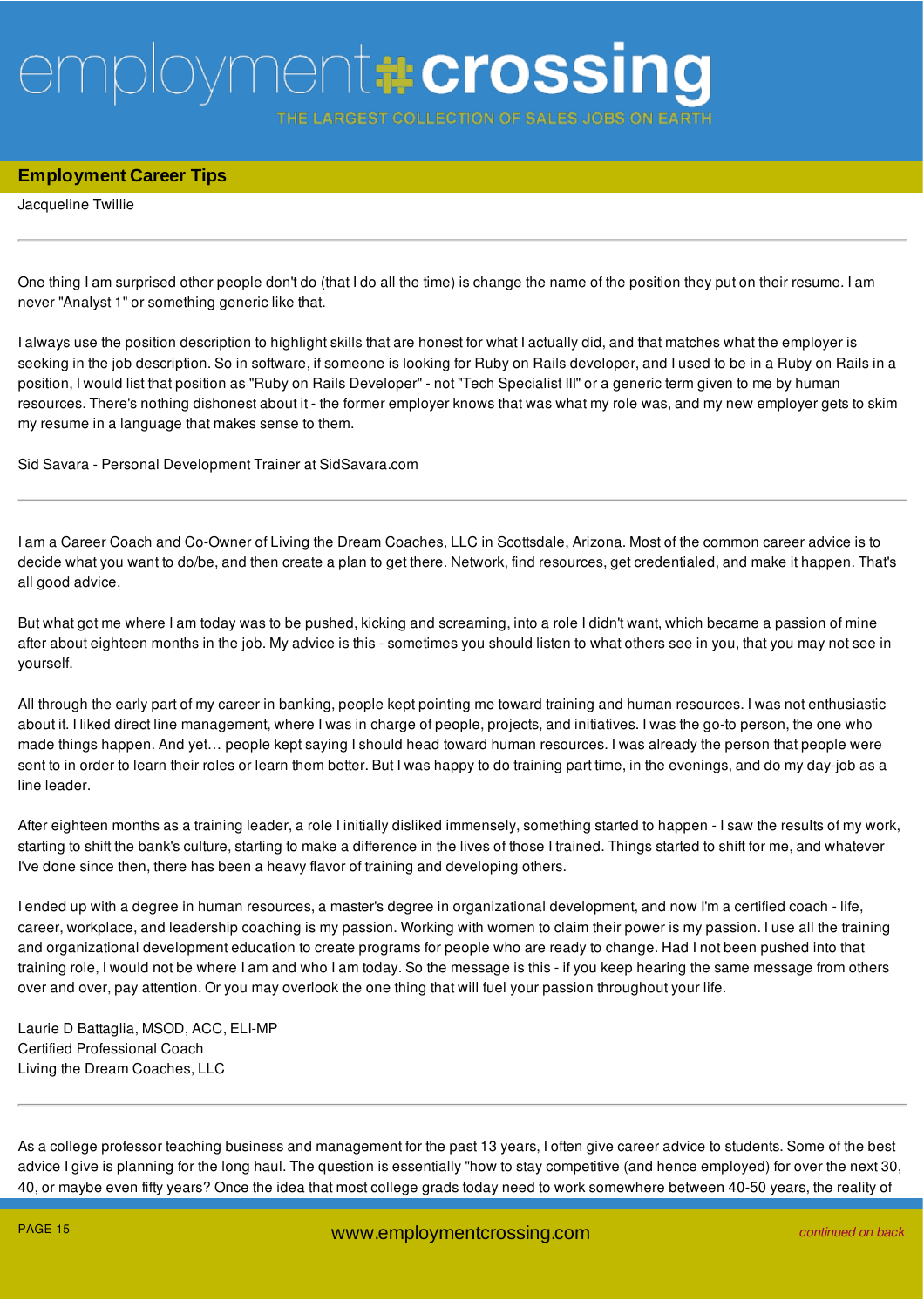ARGEST COLLECTION OF SALES JOBS

### 40, or maybe even fifty years? Once the idea that most college grads today need to work somewhere between 40-50 years, the reality of **Employment Career Tips**

what needs to be done sinks in. All of sudden, concepts such as life-long learning, continuous sharpening of skills, creative destruction, renewal, and having multiple careers (I have 4, for example) starts to really sink in. Hope this is helpful.

Te Wu

#### Your personal brand matters:

What is a "Joe Wilson-type of project manager" or a "Linda Smith-type of marketing lead"? Do you have a brand? Are you the 'McDonald's" of your profession or the "Norton's Steakhouse" of your profession? Being extremely mindful of the brand you wish to project is important, but even more so is whether or not everything you do, say or write reflects and backs up that brand. Are your actions congruent with the brand you wish to establish?

Also on the subject of brand, remember that your brand not only matters in the overall community in which you work, but more importantly it matters where you work TODAY. What is your brand at your current company? Are you associated with making others successful? Are you one of those people with whom others NEVER need to follow up (i.e., an action item with your name on it isn't worth following up on because it WILL get done)? Be conscious of your brand where you work TODAY and strive for congruency; everything you do, say or write should embody and back up your brand.

#### Your personal network:

Most people know that having a strong and active network is an important part of not only establishing yourself in your professional community but is also key in seeking your next opportunity or in getting referrals to build your own team. But how often do we pay attention to building, maintaining and leveraging our personal network where we work TODAY? Your ability to manage outcomes by influencing those over whom you have no authority is key to not only getting things done but in establishing a strong personal brand.

Make a point of getting to know other people within your firm BEFORE you have to call on them for a last-minute favor. Understand who they are, what their role is, their pain points, their goals, etc. Likewise, help others to get to know you too - same items (your role, your goals, etc.). Given the choice between authority and influence, choose influence. Authority comes from others and can be taken away, but influence is yours to earn or lose. Building and maintaining a personal network where you work now will help you become a strong and effective influencer, which is a better skill than the ability to exercise authority and also will strengthen your personal brand.

Mark E. Calabrese

Career Advice You Won't Hear Elsewhere:

Every employee who wants to be prized & get ahead needs to do three actions - in this order:

First, get along terrifically with your boss.

Second, make a fantastic impression on your boss' boss - because you will not get ahead unless your boss' boss thinks you are wonderful.

Third, do a super-good job - that is, be (a) highly productive and (b) produce results in your work that measurably increase your employer's profits.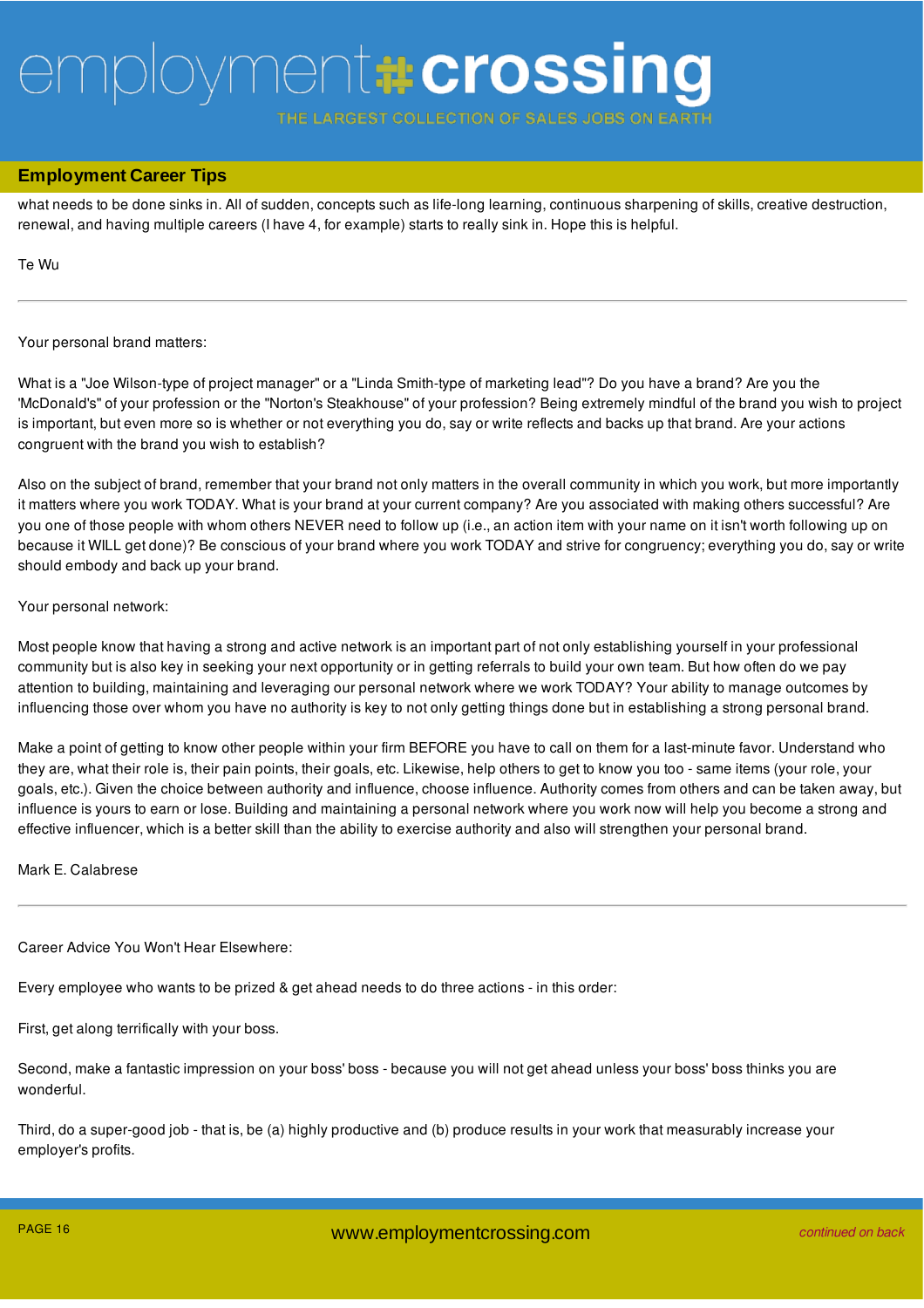**ARGEST COLLECTION OF SALES** 

### **Employment Career Tips**

Michael Mercer, Ph.D., is author of the book "Job Hunting Made Easy."

Tom Hopkins primarily teaches salespeople about communication skills. However, many of our clients have learned that they sell themselves every day. They sell themselves into jobs. They sell themselves to upper management when they want a promotion or a raise. They sell themselves to co-workers and business clients all the time. Few people understand this concept. Those who do, excel at career growth because they have a "sales" plan and execute it daily. That's career advice you won't hear from a lot of other sources.

Judy Slack Vice President of Business Development Tom Hopkins International, Inc

Our advice is to maintain a good work ethic, but don't try to go over and bind yourself to any employer. It's not all about finding a job; it's substantially about keeping a job in the context of recessions, layoffs, etc. You have to make yourself invaluable to the company and difficult to replace.

Ian Aronovich, Co-founder and CEO GovernmentAuctions.org

It is nice to be important, but more important to be nice. Be a pleasant and helpful co-worker to ensure positivity in the work place.

#### Lawrence Payne

The Employment Specialist at Polishing The Professional

One of the most powerful coaching questions I ask Executive Women is "What's enough?" It normally stops them in their tracks. These women are used to defining 'enough' as EVERYTHING! They are used to getting A+ scores - in school and now throughout their career.

So what happens when "everything" becomes impossible to accomplish? Guilt, depression, stress, anxiety and possibly even a decision to "drop out" or downsize their careers.

We need to start by accepting that everything is a physical impossibility and be redefining enough to focus on our true priorities. As much as any of us want to be otherwise, there truly are only 24 hours in a day. I ask my clients to define what's important to THEM - not their boss, spouse, family, coworkers - but THEM. Then we can allocate their time accordingly.

Most of us say yes to everything and end up saying no to some things we really care about - even if that no is an unconscious no. Saying yes to one more project at work may mean that you've effectively said no to seeing your kid's basketball games. That's not a choice you might make consciously - most of us would say our kids are the most important things. But the net result is you'll never get to be there on time or fully present. You'll be stressed and worried thinking about the project and everything else you've got to do.

So the first step is to get clear on what you truly value and want to put as a priority in your life. Then we time block accordingly, given the fixed and finite number of hours in the week. Anything that no longer fits is dropped.

Men are usually more able to ignore the stuff in their inbox and projects on their plate that don't fit into their top 5 priorities. Women try to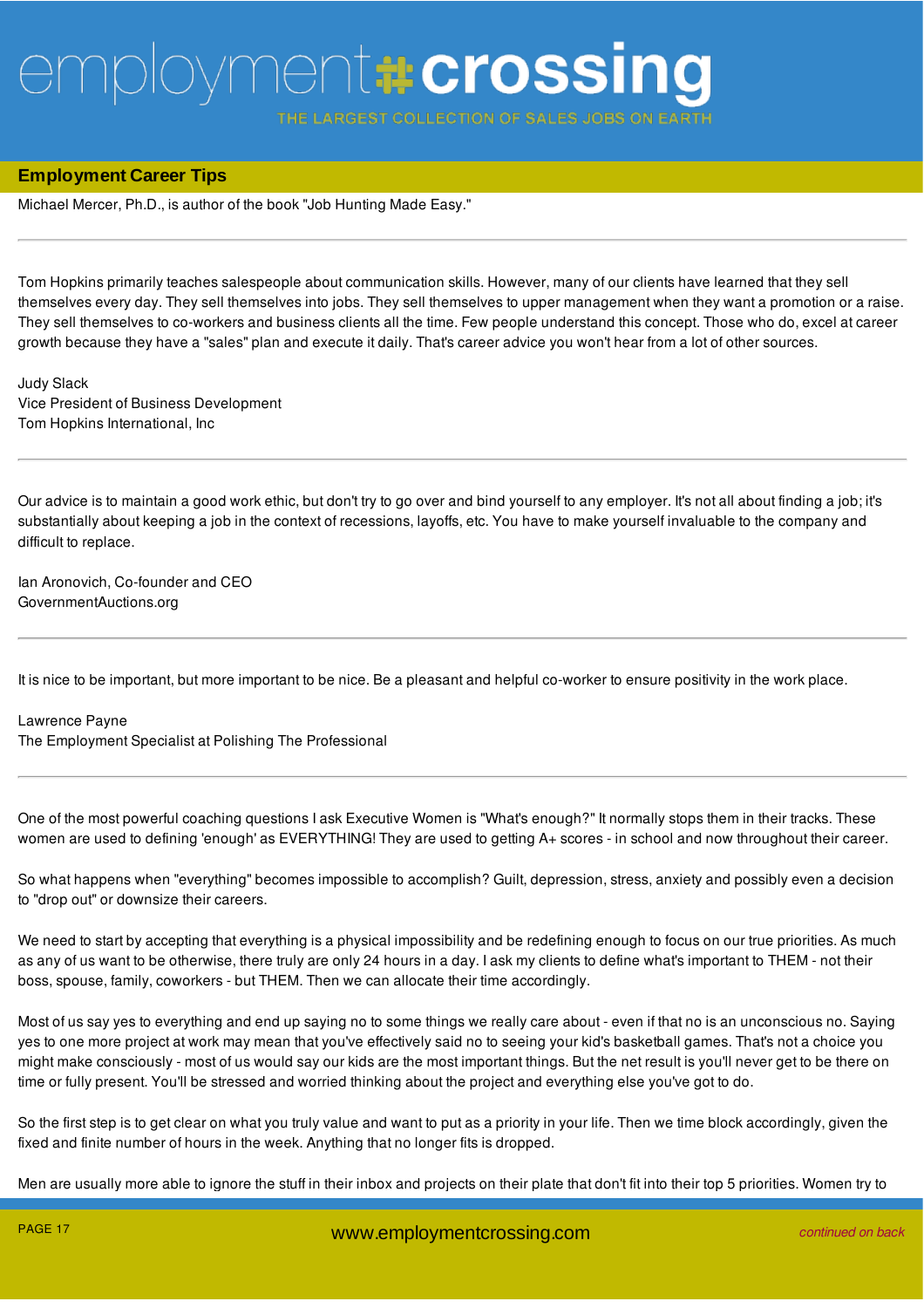ARGEST COLLECTION OF SALES JOBS

## Men are usually more able to ignore the stuff in their inbox and projects on their plate that don't fit into their top 5 priorities. Women try to **Employment Career Tips**

do it all. It's much more effective from a career management standpoint to do 5 things well and promote your accomplishments than to try to do 25 things. The 25 will not be your best work, and you'll be too busy and stressed to tell anyone about them anyway. And they are too busy and stressed to notice, so you'll end up not getting full credit for the 25 anyway.

Prioritize based on your values; time block to make sure you execute. Overwork needs to become no longer an option.

Elene Cafasso Enerpace, Inc. Executive Coaching

Career Advice for People Who Feel Stuck, Stymied, and Stultified

- 1. Connect with your deepest hopes. Fears keep your talent bottled up. Your hopes encourage creative, constructive outcomes. Surround yourself with people and objects that keep you connected to your hopes. Choose your hopes over your fears.
- 2. Get your "but" of your own way. Every time you express your hopes and add a "but" about why you can't realize them, you drain your own energy and squash possibilities. Every obstacle you encounter is an opportunity to use your talent, not to negate it.
- 3. Craft an inspirational story with yourself in the lead. When you tell the story of where you are and where you want to be at the end of this year, what character are you playing? Are you a victim, a bystander, or are you the hero. We live by the stories we tell, so tell a good one.
- 4. Grab every opportunity to grow. Chances are that in order to realize your hopes for your career, you are going to need to learn and grow. Be open, be curious, be willing stop pretending that you really know what you're doing.
- 5. Complete the 100 Resource Challenge. All of your accomplishments come through productive use of your resources: the people, places, and things that surround you. Start a master list of the resources you see; add to it daily until you reach 100. No matter how limited you may feel, when you recognize the many resources you can tap into, you'll regain your confidence to move forward.
- 6. I will use my resources to the fullest. Make sure you get the most from each of your resources. Learn what your technology can do for you. Tap into the skills you enjoy using. Make big requests of others. People love to contribute. Give them lots of opportunities.
- 7. Challenge yourself to stretch. Think of what you are comfortable doing and then go a little further. Find that place where excited meets nervous. Stretching increases your vitality and your sense of what's possible.
- 8. Turn your knowledge into tangible assets. You've undoubtedly accumulated some valuable knowledge on the job. Turning it into an enduring asset will help raise your visibility and help to define your personal brand. Create a web site, wiki, blog, product, system, book, instructional guide, procedure, song, video, visual art, sculpture, recipe, vocabulary, assessment, language, service, logo, brand, computer program, business plan, photograph, garden, concept, structure, innovation, poetry, award, event, e-mail, journal…

Jay Perry

Understand and study the company organizational chart. Always strive to deliver results for your direct report (boss). Making your supervisor shine is key (simple rule of managing up!)

Know that your career is not the "holy grail", nor will it offer you lifelong fulfillment. Your employer has no obligation to provide you with fulfillment - it's your responsibility to make the most of the opportunities presented. Find fulfillment in life with friends, family, hobbies and extracurricular activities - don't expect to find this in a job.

Show up with a SMILE- make it fun!

A positive attitude will attract others.